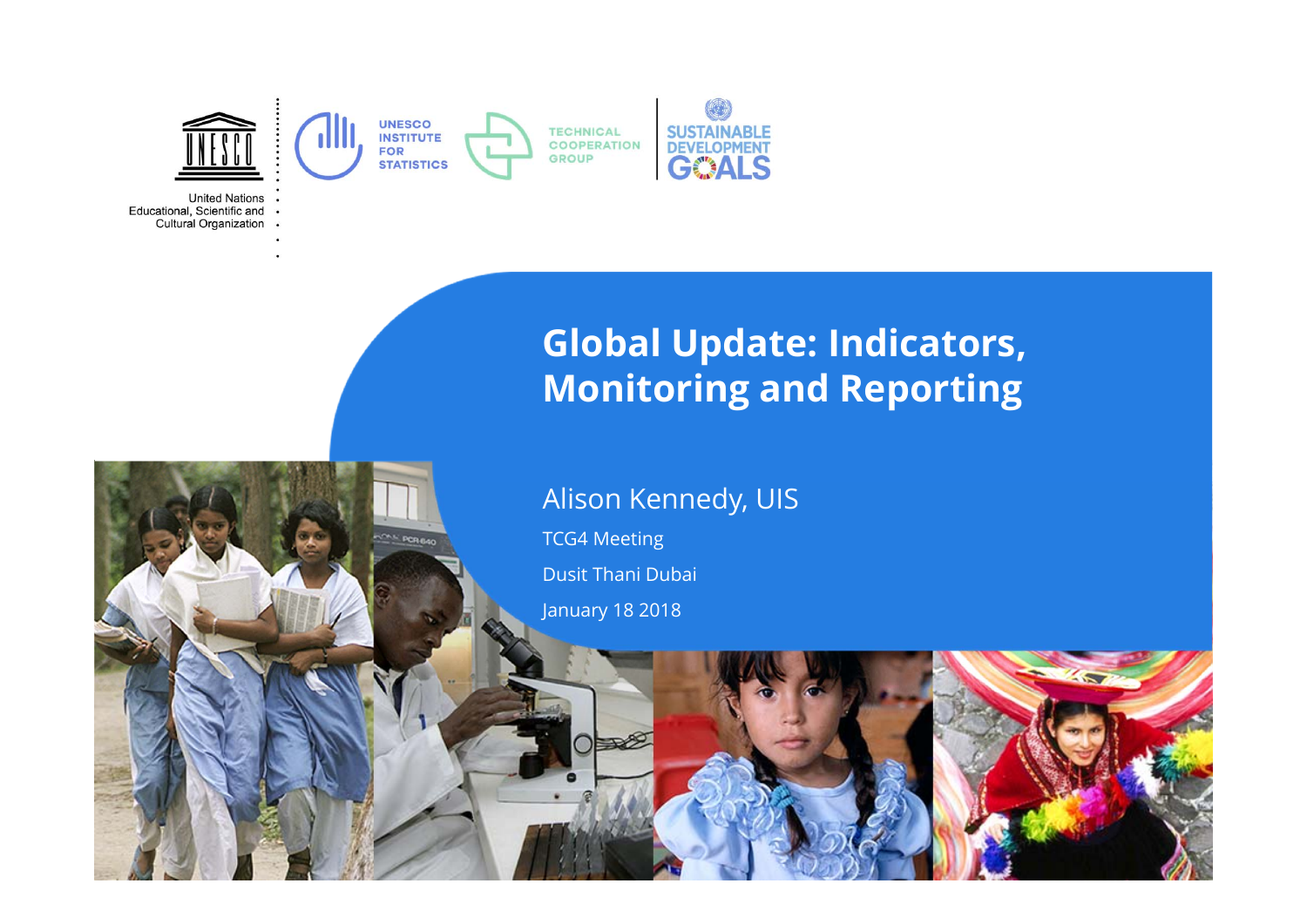### **Global Indicator Framework**

- Slightly 'refined' framework agreed by the UN Statistical Commission in **March 2017**
- **Formally adopted** by
	- ECOSOC in **June 2017**
	- $\blacksquare$ UN General Assembly in **July 2017**

#### **Consequences**

Global indicators are **recommended for use until at least 2020**

**No indicators will be dropped** before 2020

Work continues on indicators requiring **further methodological development**



**TECHNICAL COOPERATION** GROL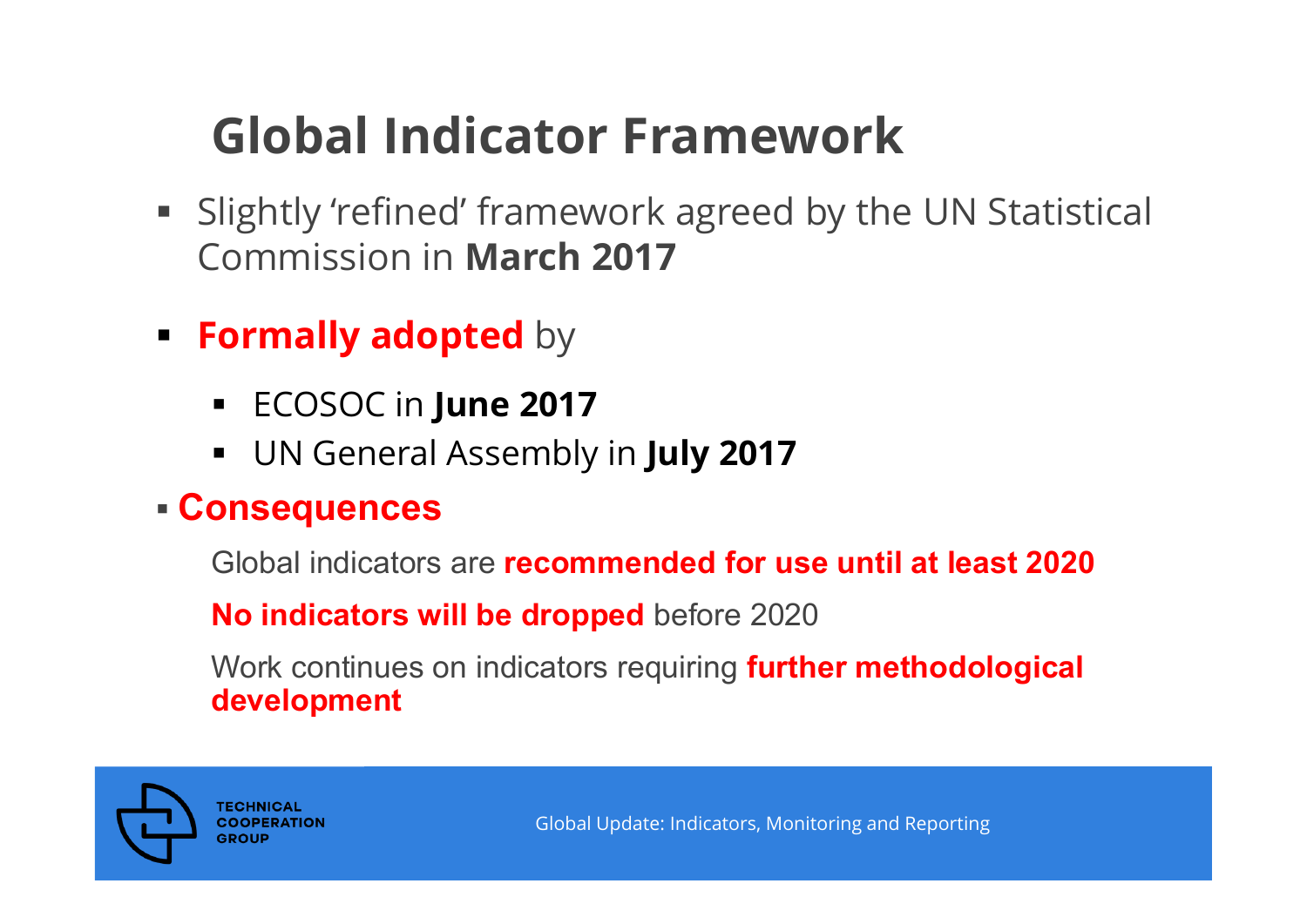### **IAEG-SDGs: 14-17 November 2017**

- **Rotated approximately one-quarter of Members**
	- **Out-going Members**: Armenia, Cabo Verde, Cuba, Jamaica, Kyrgyzstan, Senegal, Uganda
	- **New Members**: Belarus, Ethiopia, Ghana, Grenada, Niger, Tajikistan, Trinidad and Tobago
- **New co-Chair** 
	- **Philippines** standing down
	- Replaced by **Tanzania**
- Next rotation expected in 2019

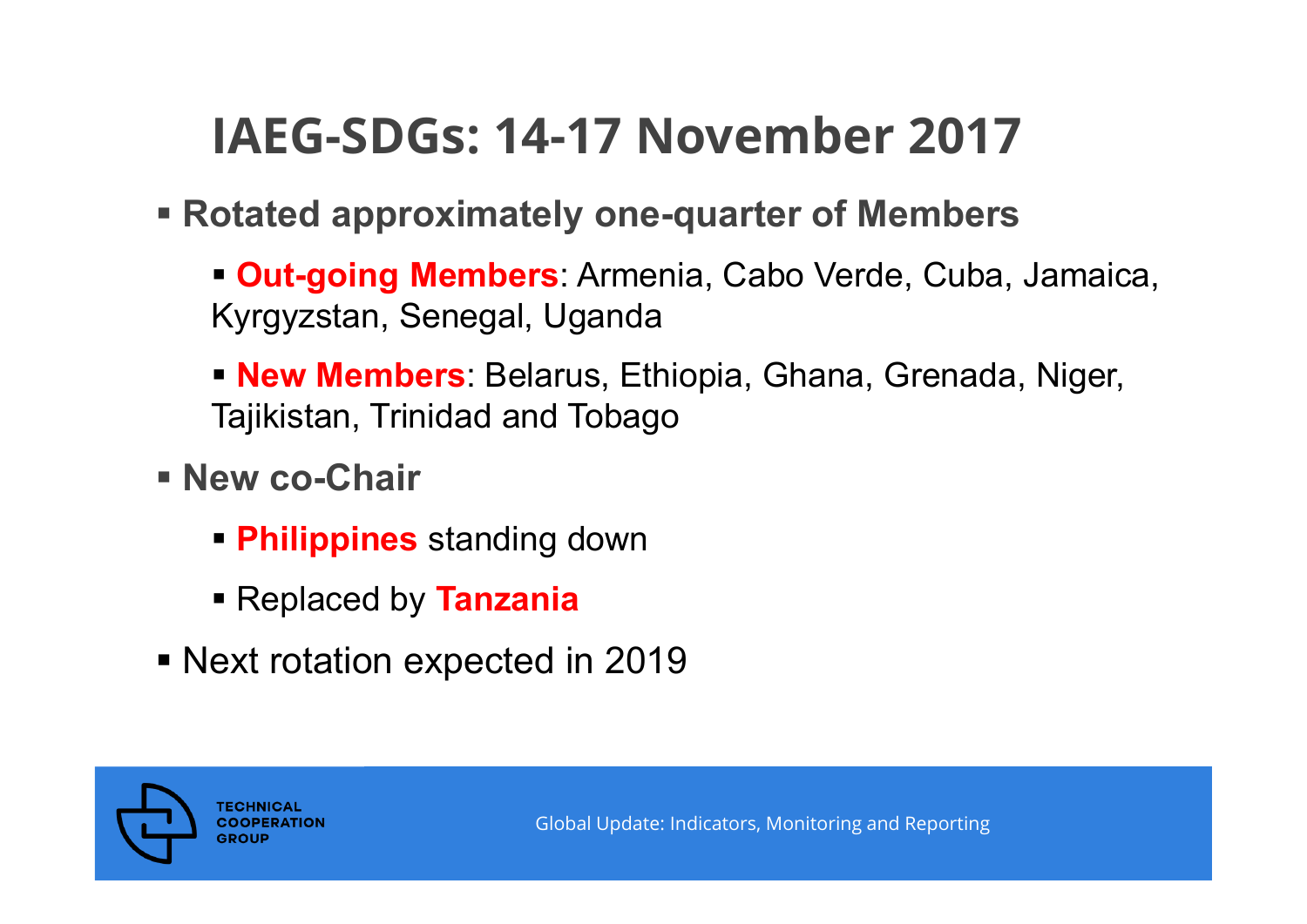### **IAEG-SDGs: 14-17 November 2017**

#### **Continuing to work**

- With custodian agencies to **develop Tier III indicators**
- To develop **guidelines and recommendations** on
	- **Using SDMX** for national reporting of data
	- Using **geospatial information** to enhance reporting
	- **Identifying interlinkages** between targets and indicators for better analysis
	- **Harmonization of categories for data disaggregation**

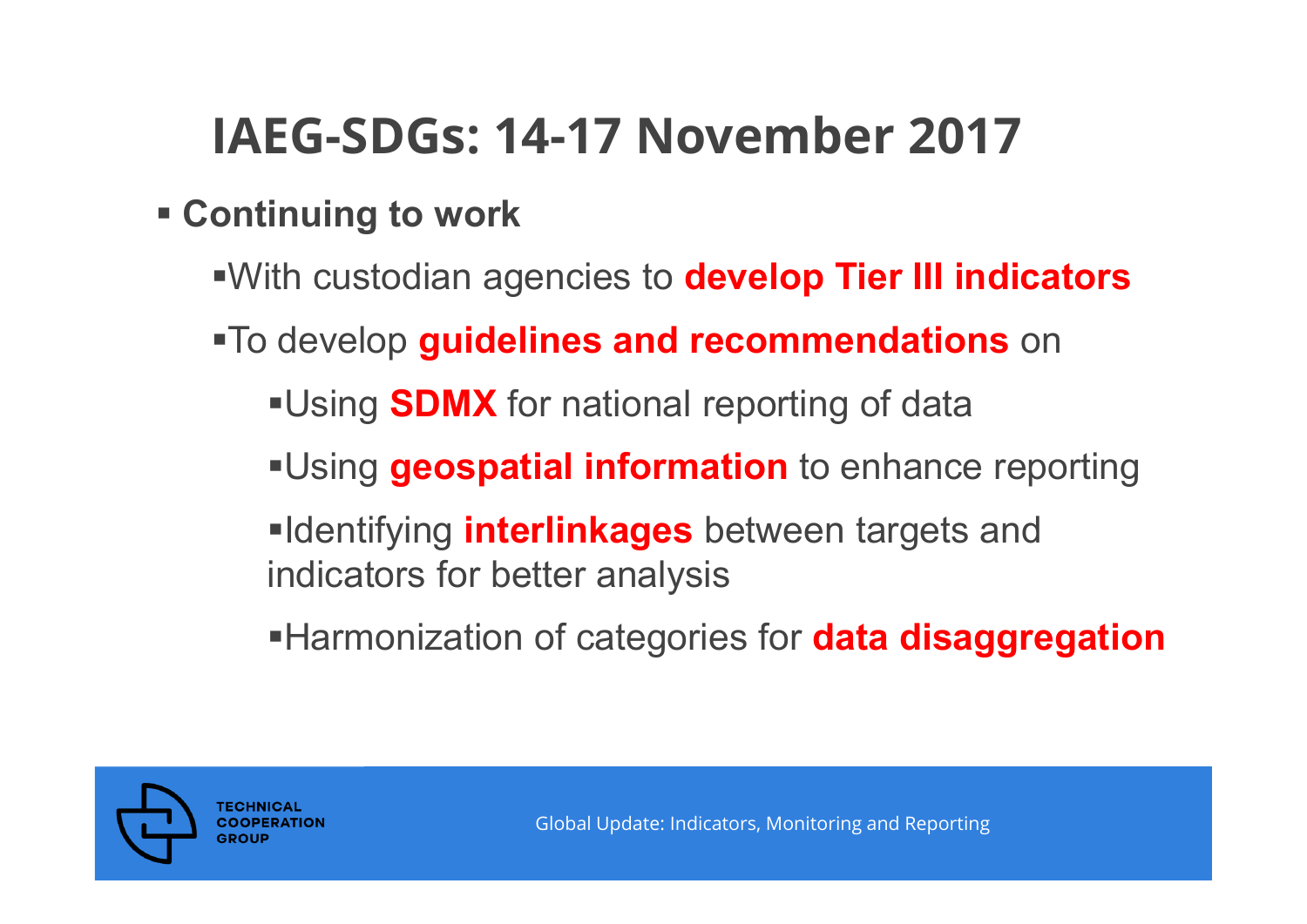### **IAEG-SDGs: 14-17 November 2017**

#### **Review of Tier classifications**

Considered - but **rejected** - application by UIS to reclassify 4.1.1 (a) from Tier III to Tier II in November 2017

Reasoning

**Lack of cross-national comparability** between regional assessments

**No internationally agreed definition** or methodology for defining minimum proficiency levels

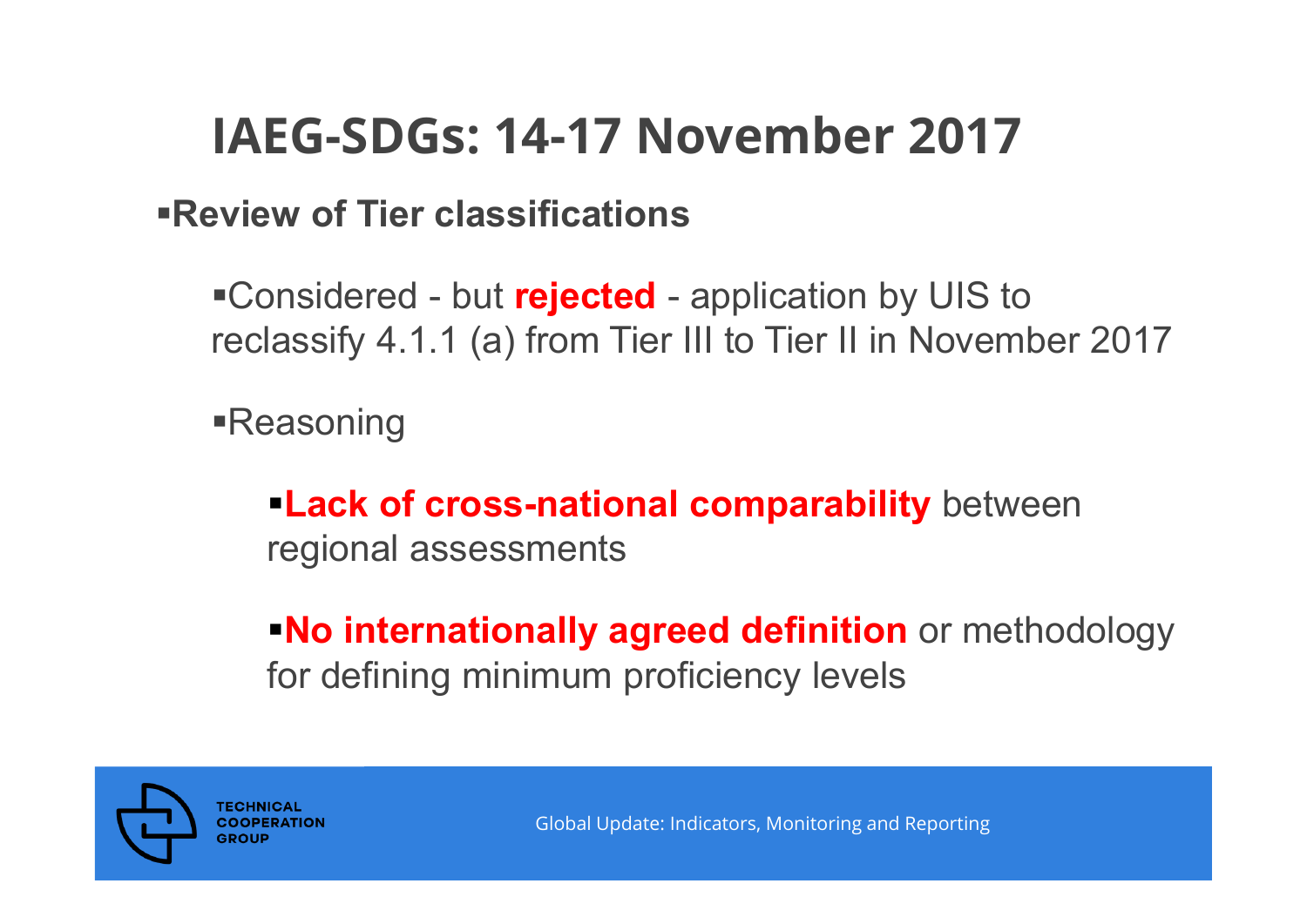### **IAEG-SDGs**

#### **Major review of global framework**

**Preparations under way for review in 2019, adoption by** UN Statistical Commission in 2020

#### **Additional indicators**

**IAEG Members will propose a small number of** additional indicators for some targets (including 4.1)

#### **Indicators to be dropped**

No current news

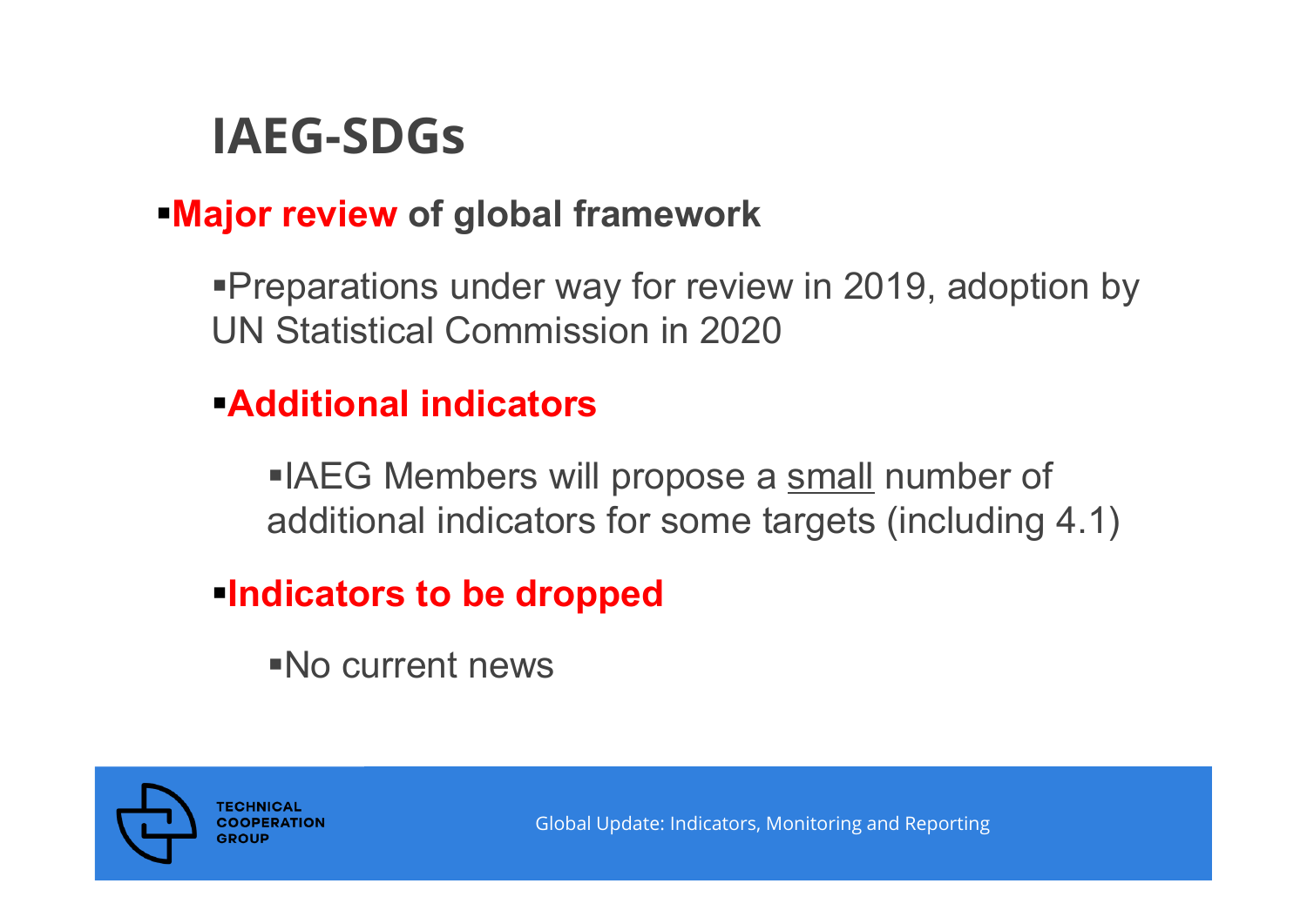### **IAEG-SDGs**

Proposing **small number of refinements** of global framework to UN Statistical Commission in 2018

Consulting on a new set of **data reporting guidelines** (to be presented as a background document for UNSC) Deadline: 24 January 2018

- Next meeting **9-12 April 2018** in Vienna.
	- **9 April Members only, 10-12 April Plenary**

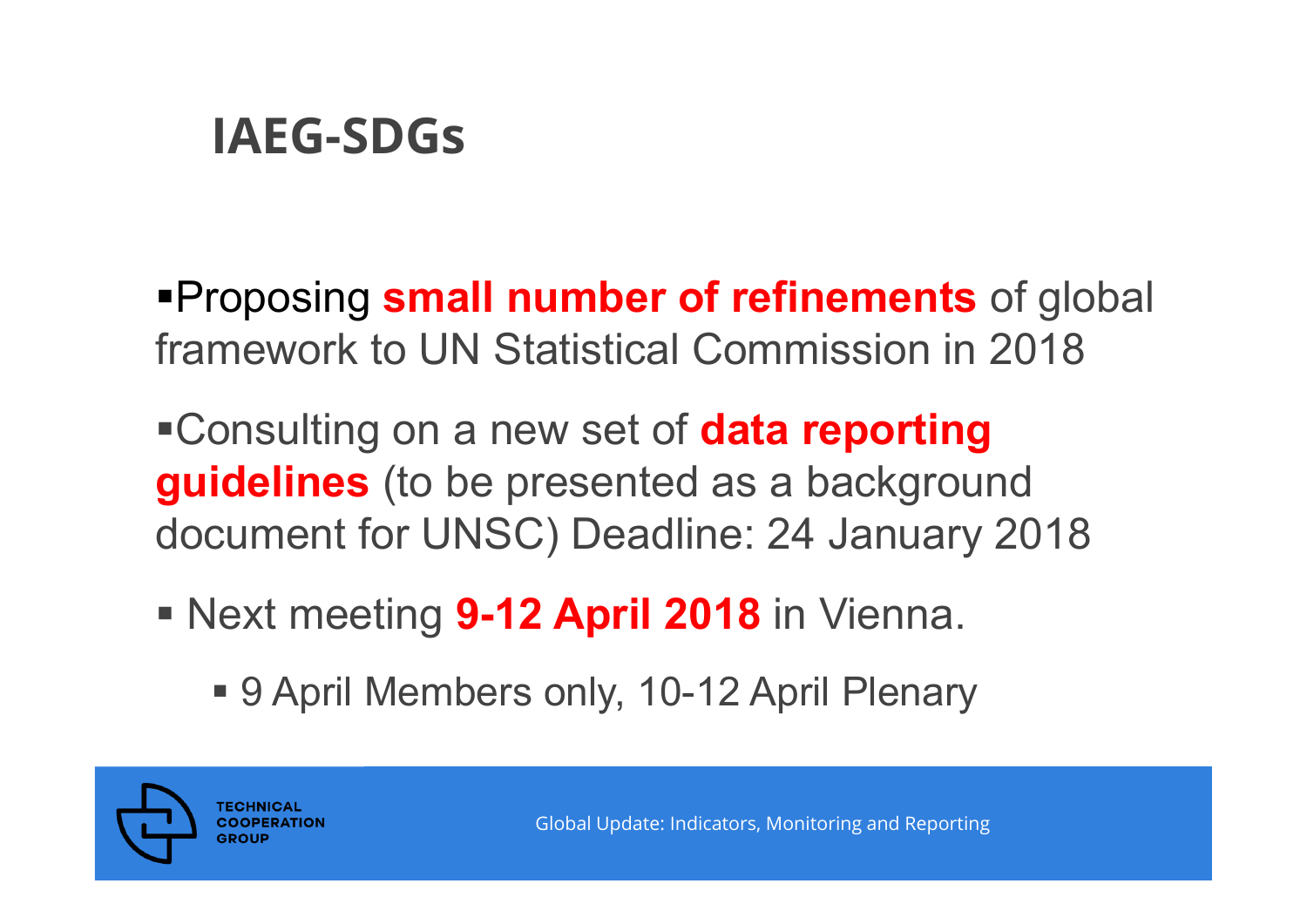# **High Level Political Forum**

- UN central platform for the follow-up and review of the SDGs
- Meets every year under auspices of ECOSOC and once every 4 years at the UN General Assembly
- $\blacksquare$  2017 Eradicating poverty and promoting prosperity in <sup>a</sup> changing world
	- $\blacksquare$ Goals 1-3, 5, 9, 14 and 17
- 2018 Transformation towards sustainable and resilient societies
	- $\blacksquare$ Goals 6, 7, 11, 12, 15 and 17
- 2019 Empowering people and ensuring inclusiveness and equality
	- $\blacksquare$ Goals **4**, 8, 10, 13, 16 and 17

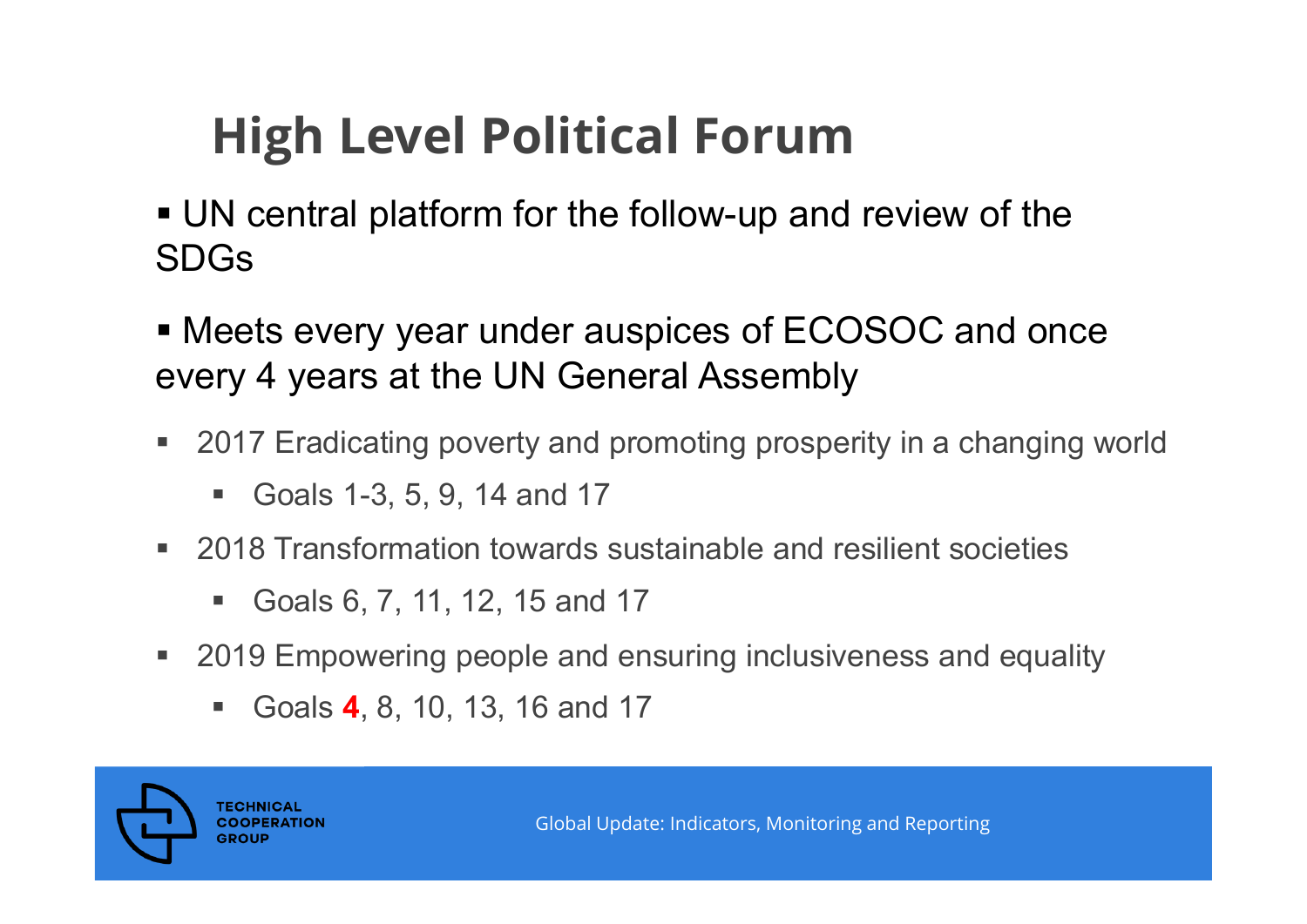# **High Level Political Forum**

- **Each year the HLPF considers:** 
	- **Voluntary National Reviews** submitted by countries (48 in 2018)

**Voluntary contributions** from other organizations and stakeholders (including the SDG-Education 2030 Steering Committee)

**Background notes** on each of the goals under review representing a coordinated input from the UN System

- The **UN Secretary General's Progress Reports** on the SDGs
- **Deliberations are informed by** 
	- **Regional Meetings** on the theme under review and
	- **Expert Meetings** (one per goal under review)

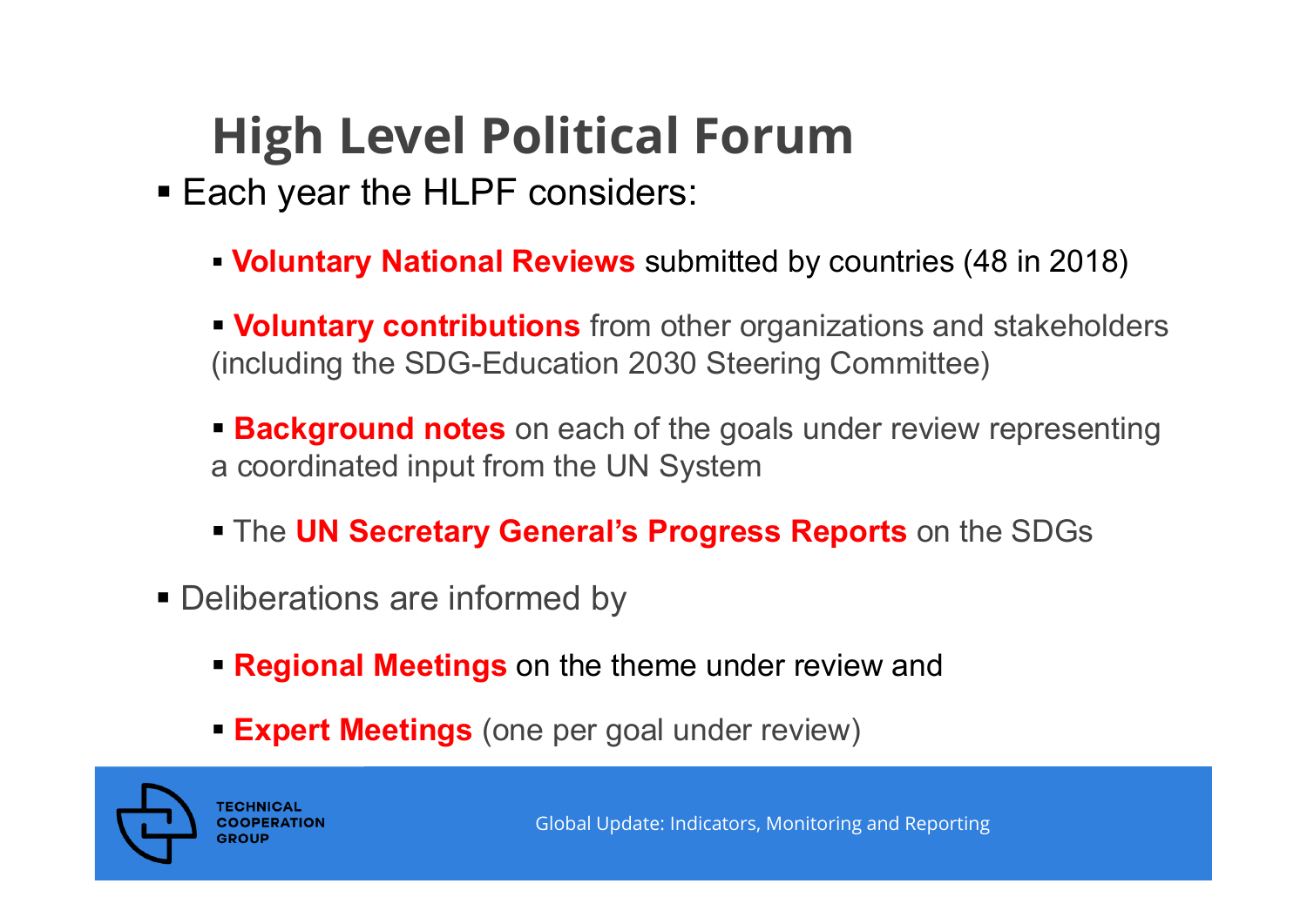## **High Level Political Forum**

- UN Statistics Division coordinates inputs from UN system to the UN Secretary-General's Progress Reports
- I. Two reports:
	- One formal report to ECOSOC (published end May 2018)
	- One more glossy report (published 18 June 2018)
- Changes in 2018:
	- e. Glossy report will contain graphs/charts only for the 6 SDGs under review at the HLPF
	- Very short text/storylines for all other goals
- $\blacksquare$ Deadline for data and storylines: **16 February 2018**

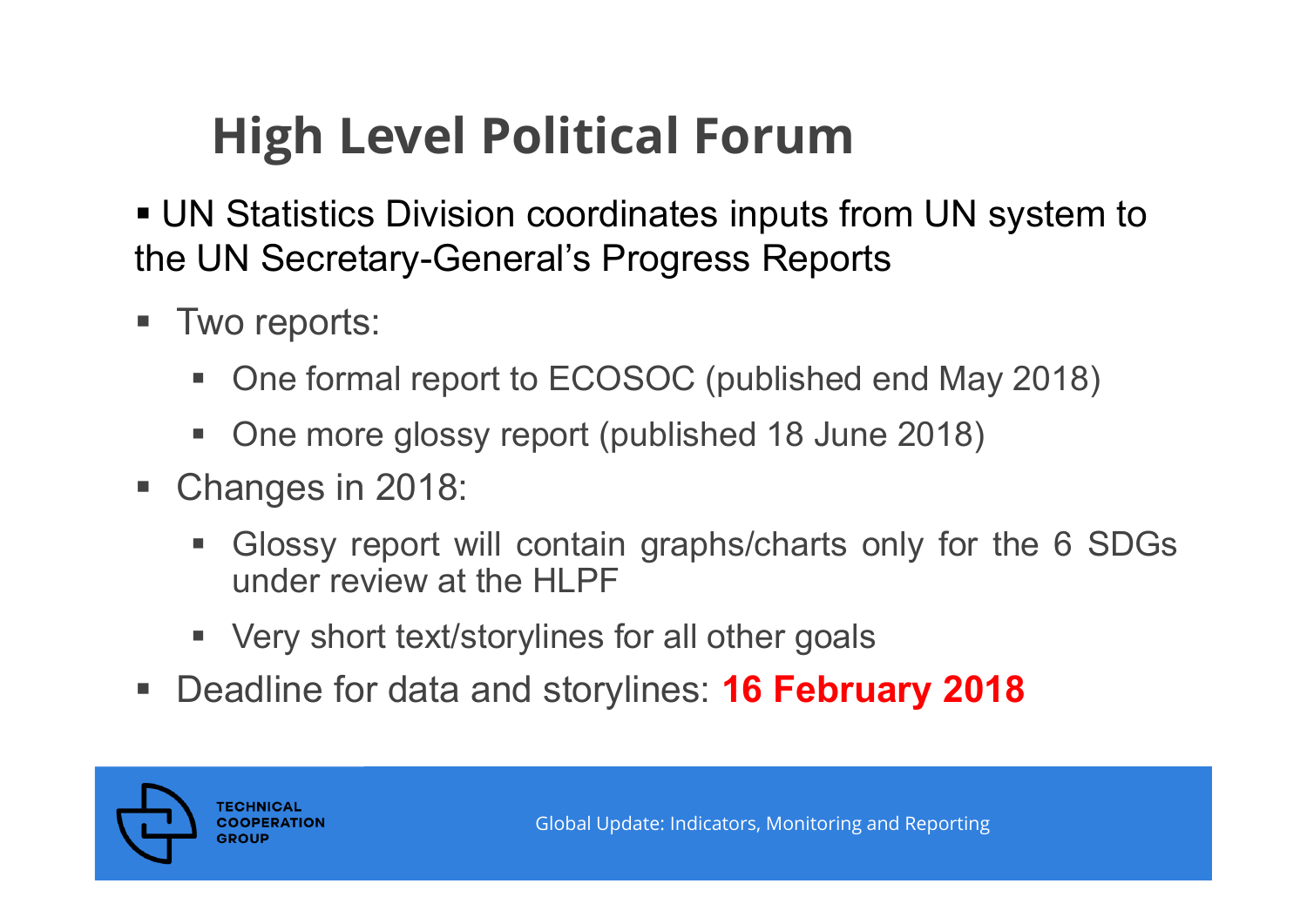## **TCG Working Group Progress**

- WG 1: Indicator Development
	- 15 indicators to develop, 10 proposals discussed yesterday
- WG 2: Capacity Development
	- met virtually 3 times following last TCG meeting
	- have developed a statistical capacity development framework covering processes, needs and types of sources
	- now building inventory of capacity development tools and funding mechanisms
	- created a Wiki to offer easy-to-access presentation

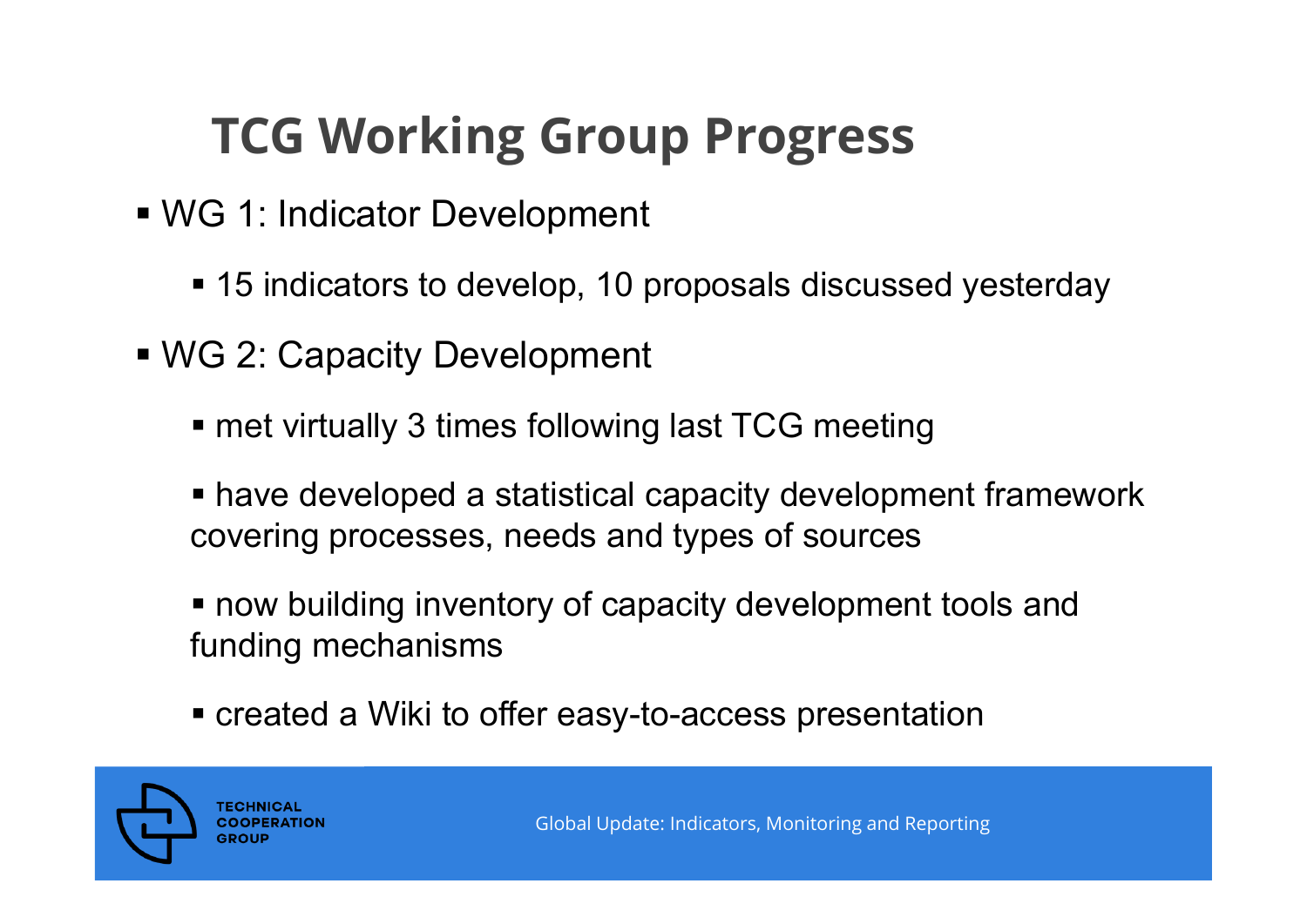## **TCG Working Group Progress**

- WG 3: Data Reporting, Validation and Dissemination
	- met virtually 2 times following last TCG meeting
	- **have developed** 
		- a terminology document
		- two components of a data validation package: a data sources document and a country indicator review file
		- calendar of publication/dissemination of SDG 4 data